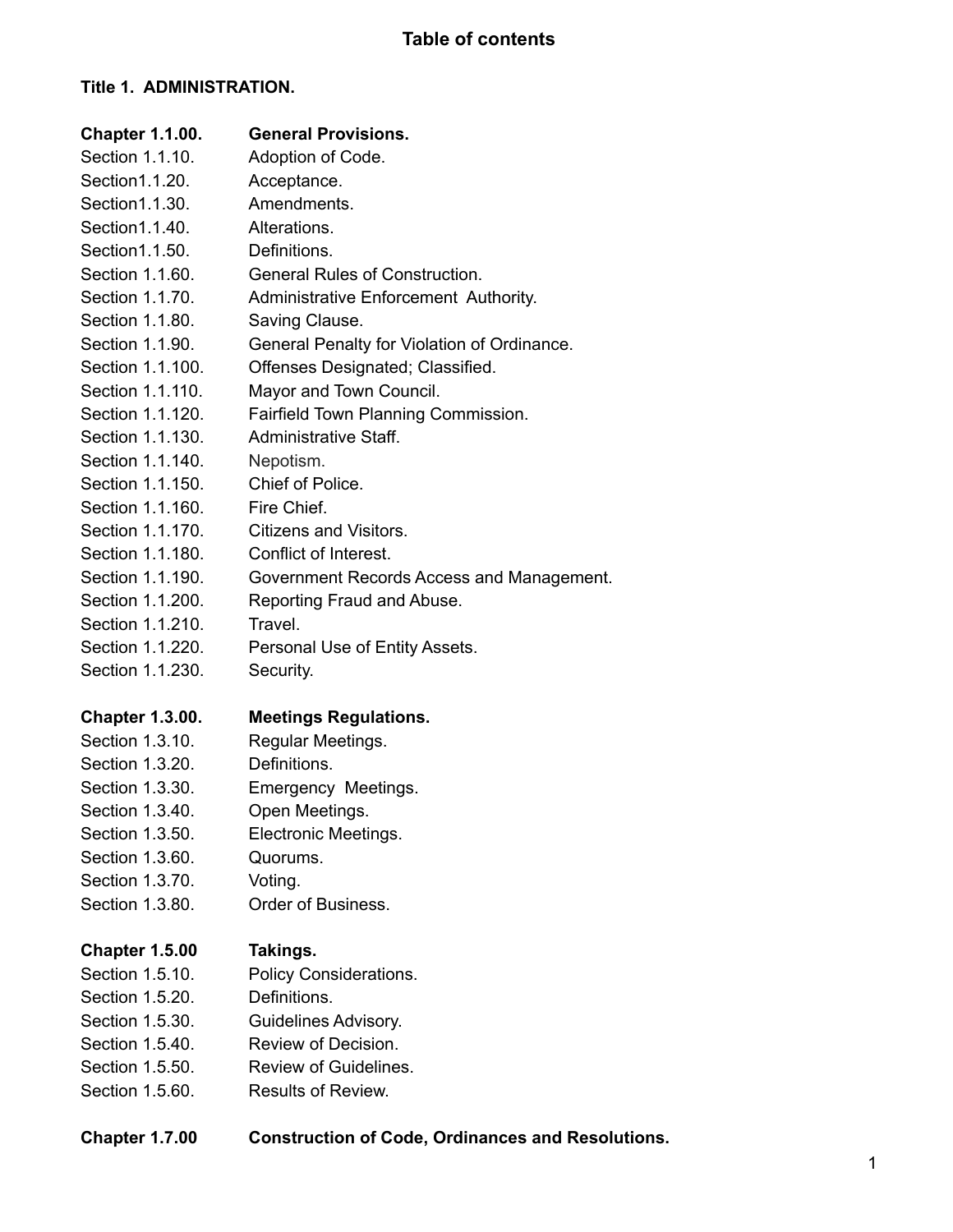| Section 1.7.10.<br>Section 1.7.20.<br>Section 1.7.30. | Form of Ordinance and Code.<br>Requirements as to Form.<br>Resolutions. |
|-------------------------------------------------------|-------------------------------------------------------------------------|
| Chapter 1.9.00                                        | <b>Purchasing</b>                                                       |
| Section 1.9.10.                                       | Purposes.                                                               |
| Section 1.9.20.                                       | Compliance, Exemptions.                                                 |
| Section 1.9.30.                                       | Definitions.                                                            |
| Section 1.9.40.                                       | Purchasing Agent.                                                       |
|                                                       |                                                                         |

- Section 1.9.50. Source Selection and Contract Information.
- Section 1.9.60. Specifications.
- Section 1.9.70. Appeals.
- Section 1.9.80. Ethics in Public Contracting.
- Section 1.9.90. Purchasing Non-Contractual Purchases.
- Section 1.9.100. Petty Cash.
- Section 1.9.110. Reimbursements.
- Section 1.9.120. Debit/Credit Cards.
- Section 1.9.130. Checks.

### **Chapter 1.11.00. Annexation Policy**

Section 1.11.10. State Statute Adopted.

# **Chapter 1.13.00. Capital Improvement Fund.**

| Section 1.13.10. | Capital Improvement Fund. |
|------------------|---------------------------|
| Section 1.13.20. | Funding.                  |

### **Title 2. BOARDS AND COMMISSIONS**.

# **Chapter 2.1.00. Cemetery Board.**

- Section 2.1.10. Purpose.
- Section 2.1.20. Board Established.
- Section 2.1.30. Election of Cemetery Board Officers.
- Section 2.1.40. Duties of Cemetery Board.
- Section 2.1.50. Appointment and Compensation.
- Section 2.1.60. Power and Authority of Cemetery Board..
- Section 2.1.70. Cemetery Maintenance.
- Section 2.1.80 Space for Cemetery Board Meetings and Cemetery Equipment.
- Section 2.1.90. Funding.
- Section 2.1.100. Annual Reports.
- Section 2.1.110. Unlawful Acts.
- Section 2.1.120. Penalty.

### **Title 3. BUSINESS AND LICENSE PROCEDURES.**

### **Chapter 3.1.00. BUSINESS LICENSE PROCEDURES.**

- Section 3.1.10. Definitions.
- Section 3.1.20. License Required.
- Section 3.1.3. License Application for License.
- Section 3.1.40. Fees.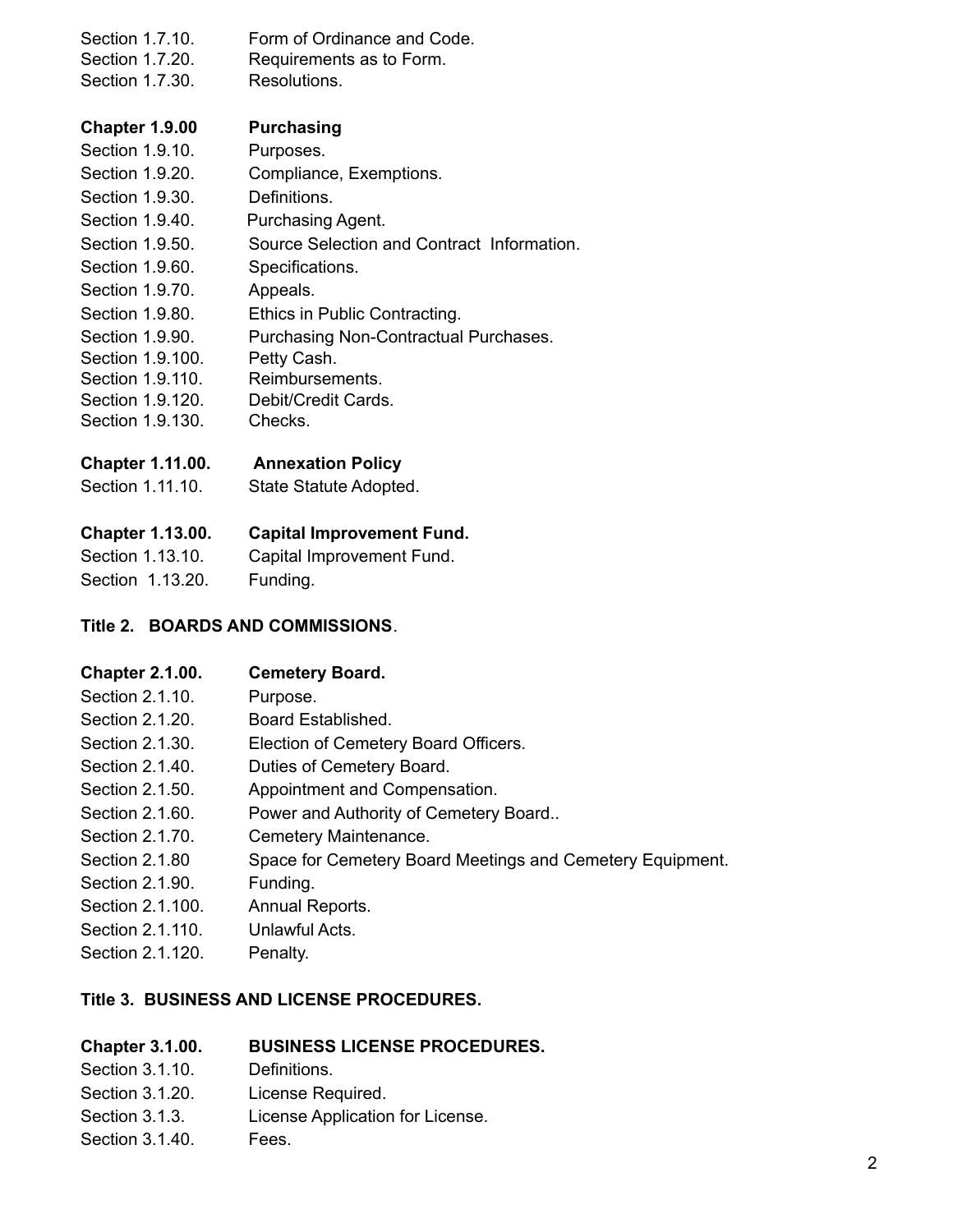| Section 3.1.50.        | Reciprocal Licenses; No Fee Required.                                                          |
|------------------------|------------------------------------------------------------------------------------------------|
| Section 3.1.60.        | Term of License; Certificate Form; Non-Transferable.                                           |
| Section 3.1.70.        | Issuance of Certificate.                                                                       |
| Section 3.1.80.        | Separate License For Each Location.                                                            |
| Section 3.1.90.        | Inspections.                                                                                   |
| Section 3.1.10.        | Code Compliance.                                                                               |
| Section 3.1.110.       | Records Maintained.                                                                            |
| Section 3.1.120.       | Display of License.                                                                            |
| Section 3.1.130.       | Suspension or Revocation of License.                                                           |
| Section 3.1.140.       | Appeal Process.                                                                                |
| <b>Chapter 3.3.00.</b> | <b>Adult Oriented Businesses.</b>                                                              |
| Section 3.3.10.        | Purpose and Findings.                                                                          |
| Section 3.3.20.        | Definitions.                                                                                   |
| Section 3.3.30.        | Classification.                                                                                |
| Section 3.3.40.        | License Required.                                                                              |
| Section 3.3.50.        | <b>Issuance of License.</b>                                                                    |
| Section 3.3.60.        | Fees.                                                                                          |
| Section 3.3.70.        | Inspection.                                                                                    |
| Section 3.3.80.        | Expiration of License.                                                                         |
| Section 3.3.90.        | Suspension.                                                                                    |
| Section 3.3.100.       | Revocation.                                                                                    |
| Section 3.3.110.       | Transfer of License.                                                                           |
| Section 3.3.120.       | Location of Sexually Oriented Businesses - Penalty.                                            |
| Section 3.3.130.       | Regulations Pertaining to Exhibition of Sexually Explicit Films or Videos In Viewing<br>Rooms. |
| Section 3.3.140.       | Additional Regulations for Escort Agencies.                                                    |
| Section 3.3.150.       | Additional Regulations Concerning Licensee Employees.                                          |
| Section 3.3.160.       | Prohibition Against Children in a Sexually Oriented Business.                                  |
| Section 3.3.170        | Hours of Operation.                                                                            |
| Section 3.3.180.       | Injunction - Penalty.                                                                          |
| <b>Chapter 3.5.00.</b> | <b>Home Based Business.</b>                                                                    |
| Section 3.5.10.        | Purpose.                                                                                       |
| Section 3.5.20.        | What This Chapter Does.                                                                        |
| Section 3.5.30.        | Definitions.                                                                                   |
| Section 3.5.40.        | Home Based Business License Required.                                                          |
| Section 3.5.50.        | Generally Applicable Standards For All Home Businesses.                                        |
| Section 3.5.60.        | Prohibited Home Businesses.                                                                    |
| Section 3.5.70.        | Agricultural Uses.                                                                             |
| Section 3.5.80         | Daycares and Preschools.                                                                       |
| Section 3.5.90.        | Appeals.                                                                                       |
| Section 3.5.100.       | Renewal of Business License.                                                                   |
| Section 3.5.110.       | Noncompliance.                                                                                 |

# **Title 4. RESERVED.**

# **Title 5. PUBLIC HEALTH AND SAFETY.**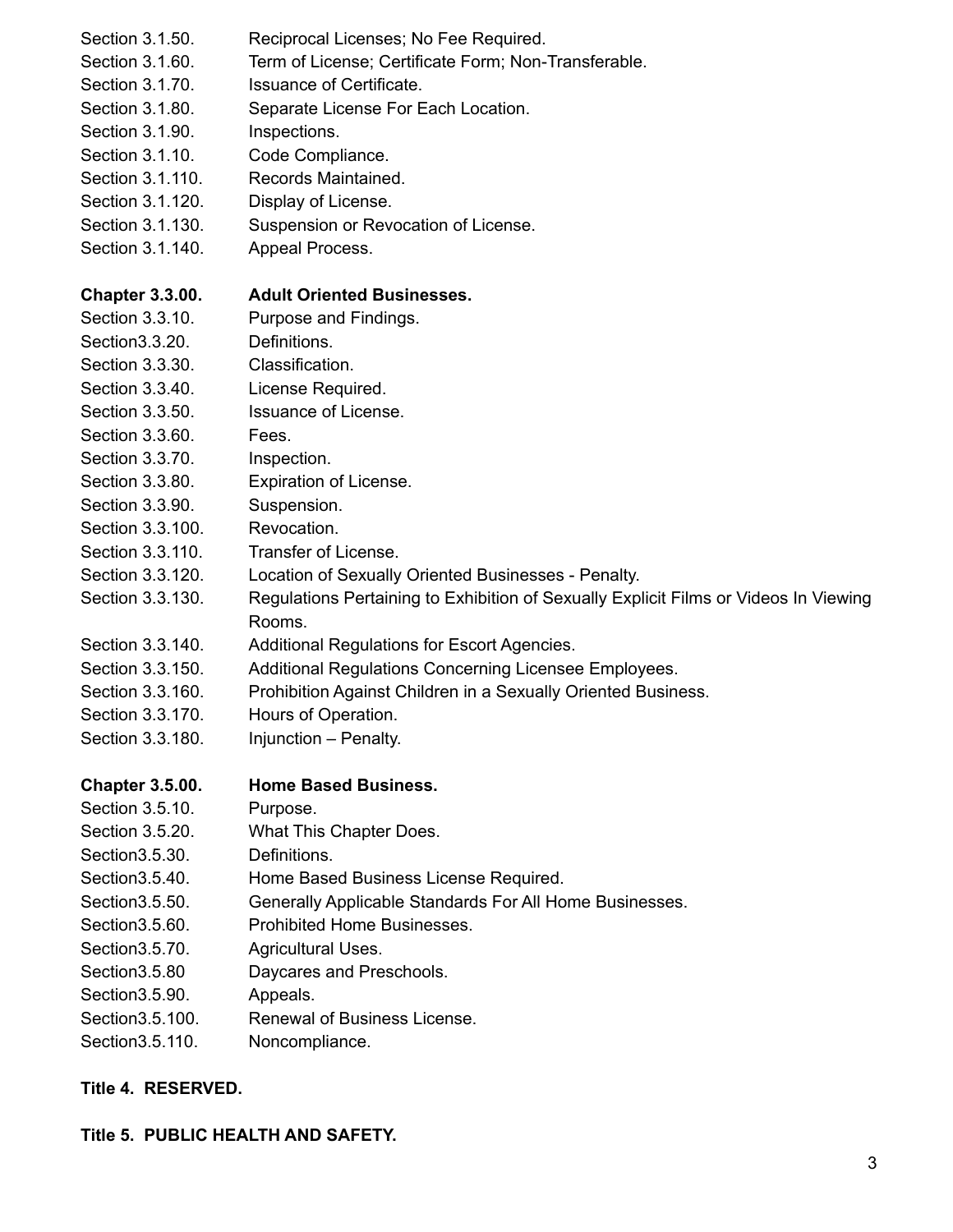# **Chapter 5.1.00. Nuisance Ordinance.**

| Section 5.1.10.  | General Provisions.                                                |
|------------------|--------------------------------------------------------------------|
| Section 5.1.20.  | Declaration of Nuisances.                                          |
| Section 5.130.   | Abandoned or Inoperable Vehicles.                                  |
| Section 5.1.40.  | Agriculture.                                                       |
| Section 5.1.50.  | Endangerment.                                                      |
| Section 5.1.60.  | Firearms, Fireworks, Explosives, Fires.                            |
| Section 5.1.70.  | Garbage.                                                           |
| Section 5.1.80.  | Junk.                                                              |
| Section 5.1.90.  | Environmental Regulations, Air Quality, Weeds, Defouling of Water. |
| Section 5.1.100. | Signs.                                                             |
| Section 5.1.110. | Dwellings.                                                         |
| Section 5.1.120. | Excessive Sound Levels.                                            |
| Section 5.1.130. | Jurisdiction.                                                      |
| Section 5.1.140. | Enforcement.                                                       |
| Section 5.1.150. | Appeals.                                                           |
|                  |                                                                    |

### **Chapter 5.3.00. Soil Ordinance**.

| Section 5.3.10.  | Fairfield Soil Ordinance and Maintenance of Soil Cap.       |
|------------------|-------------------------------------------------------------|
| Section 5.3.20.  | Definitions.                                                |
| Section 5.3.30.  | Soil Testing Requirements.                                  |
| Section 5.3.40.  | Minimum capping with Topsoil or Other Acceptable Materials. |
| Section 5.3.50.  | Acceptable Soil Caps.                                       |
| Section 5.3.60.  | Additional Landscaping Requirements.                        |
| Section 5.3.70.  | Soil Cap Disturbance.                                       |
| Section 5.3.80.  | Dust Control.                                               |
| Section 5.3.90.  | Certificate of Compliance and Restrictive Covenants.        |
| Section 5.3.100. | <b>Transit Center Disturbance.</b>                          |
| Section 5.3.110. | Failure to Comply with Ordinance.                           |
|                  |                                                             |

# **Title 6. PUBLIC UTILITIES AND PROPERTY.**

# **Chapter 6.1.00. Water Regulations.**

| Section 6.1.10.  | <b>General Provisions.</b>                                |
|------------------|-----------------------------------------------------------|
| Section 6.1.20.  | Application for New Individual Culinary Water Connection. |
| Section 6.1.30.  | Billing.                                                  |
| Section 6.1.40.  | Water and Water Line Regulations and Restrictions.        |
| Section 6.1.50.  | Wasting of Water.                                         |
| Section 6.1.60.  | Sprinklers and Sprinkling Systems.                        |
| Section 6.1.70.  | Shutting off Water.                                       |
| Section 6.1.80.  | Miscellaneous.                                            |
| Section 6.1.90.  | Judicial Review.                                          |
| Section 6.1.100. | Severability.                                             |
| Section 6.1.110. | Conflict with Other Land Use Ordinances of the Town.      |
|                  |                                                           |
|                  |                                                           |

# **Chapter 6.3.00. Roads Regulations.**

| Section 6.3.10. | <b>General Provisions.</b> |
|-----------------|----------------------------|
| Section 6.3.20. | Definitions.               |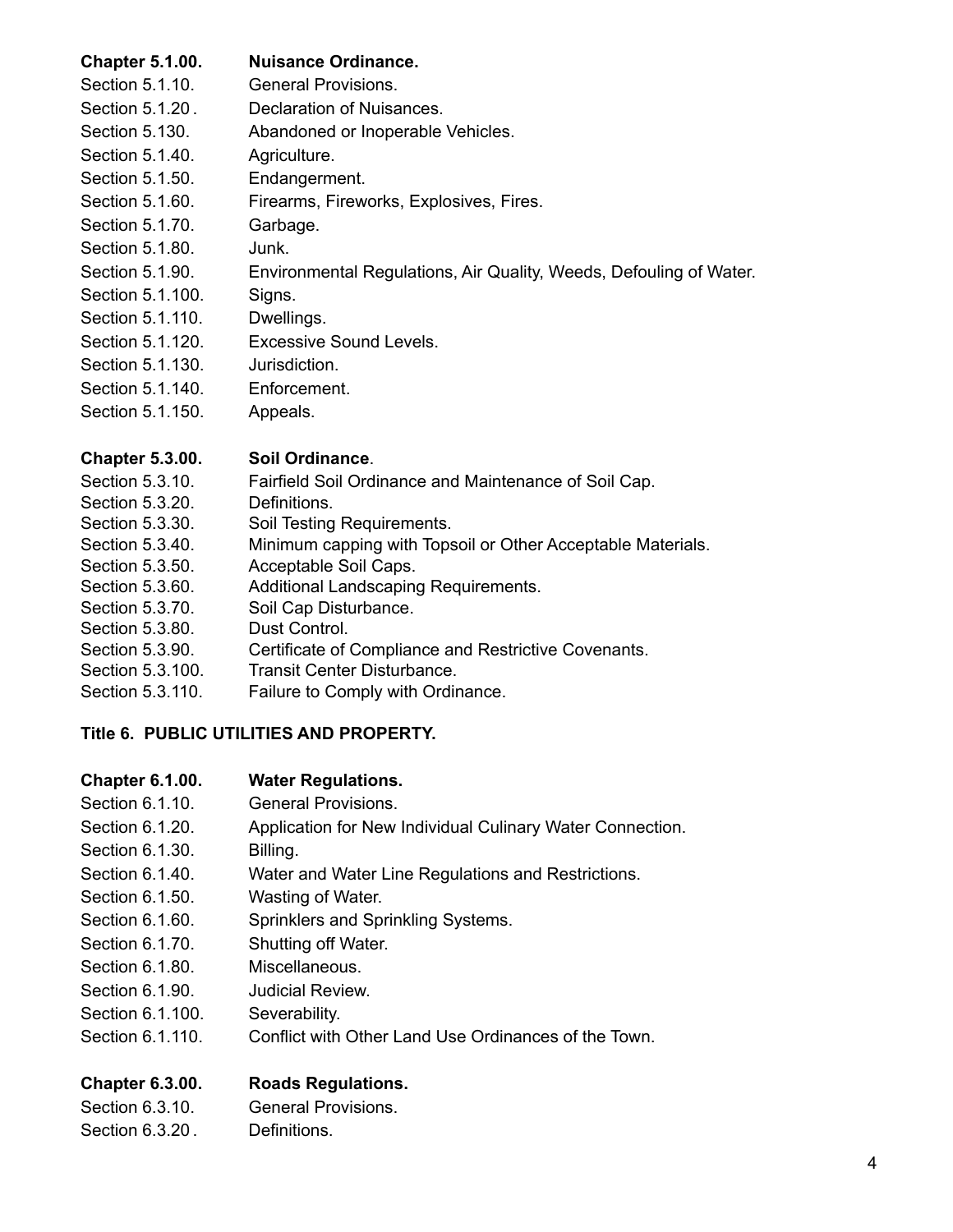| Section 6.3.30.                    | Plats and Description.                                                              |
|------------------------------------|-------------------------------------------------------------------------------------|
| Section 6.3.40.                    | Locating of Lines.                                                                  |
| Section 6.3.50.                    | Utilities.                                                                          |
| Section 6.3.60.                    | <b>Obstructions and Encroachments.</b>                                              |
| Section 6.3.70.                    | Poles, Posts, and Fences.                                                           |
| Section 6.3.80.                    | Bridges, Ditches, Water, and Waterways.                                             |
| Section 6.3.90.                    | Limitations on Use of Vehicles.                                                     |
| Section 6.3.100.                   | Official Map Showing New Streets or Alterations to Present Streets.                 |
| Section 6.3.110.                   | Winter Snow Removal.                                                                |
| Section 6.3.120.                   | Property Acquisition and Management.                                                |
| Section 6.3.130.                   | Traffic Regulations.                                                                |
| Section 6.3.140.                   | <b>Traffic Control.</b>                                                             |
| Section 6.3.150.                   | Road Classifications.                                                               |
| Section 6.3.160.                   | General Standards.                                                                  |
| Section 6.3.170.                   | Enforcement.                                                                        |
| Section 6.3.180.                   | Judicial Review.                                                                    |
| Section 6.3.190.                   | Severability.                                                                       |
| Section 6.3.200.                   | Conflict with Other Land Use Ordinances of the Town.                                |
| Section 6.3.210.                   | Maps.                                                                               |
|                                    |                                                                                     |
| <b>Chapter 6.5.00.</b>             | <b>Telecommunications Ordinance.</b>                                                |
| Section 6.5.10.                    | Declaration of Finding and Intent - Scope of Chapter.                               |
| Section 6.5.20.                    | Definitions.                                                                        |
| Section 6.5.30.                    | Franchise required.                                                                 |
| Section 6.5.40.                    | Compensation and Other Payments.                                                    |
| Section 6.5.50.                    | Franchise Applications.                                                             |
| Section 6.5.60.<br>Section 6.5.70. | Construction and Technical Requirements.<br>Franchise and License Non-Transferable. |
| Section 6.5.80.                    | Oversight and Regulation.                                                           |
| Section 6.5.90.                    | Rights of Town - Enforcement and Reedies.                                           |
| Section 6.5.100.                   | Obligation to Notify.                                                               |
| Section 6.5.110.                   | <b>General Provisions.</b>                                                          |
| Section 6.5.120.                   | Federal, State, and Town Jurisdiction.                                              |
| <b>Chapter 6.7.00.</b>             | <b>Cemetery District.</b>                                                           |
| Section 6.7.10.                    | Name And Purpose.                                                                   |
| Section 6.7.20.                    | Definitions.                                                                        |
| Section 6.7.30.                    | Cemetery Board.                                                                     |
| Section 6.7.40.                    | Sexton.                                                                             |
| Section 6.7.50.                    | <b>Cemetery General Provisions.</b>                                                 |
| Section 6.7.60.                    | Conveyance; Descent and/or Inheritance.                                             |
| Section 6.7.70.                    | <b>Burial Permits and Fees.</b>                                                     |
| Section 6.7.80.                    | Ordering a Grave Opening.                                                           |
| Section 6.7.90.                    | Burial Hours/Designated Days and Scheduling.                                        |
| Section 6.7.100.                   | Restrictions on Burial.                                                             |
| Section 6.7.110.                   | Vaults.                                                                             |
| Section 6.7.120.                   | Grave Markers and Memorials.                                                        |
| Section 6.7.130.                   | Regulations and Prohibited Uses.                                                    |
|                                    |                                                                                     |

Section 6.7.140. Disinterment/Exhumation.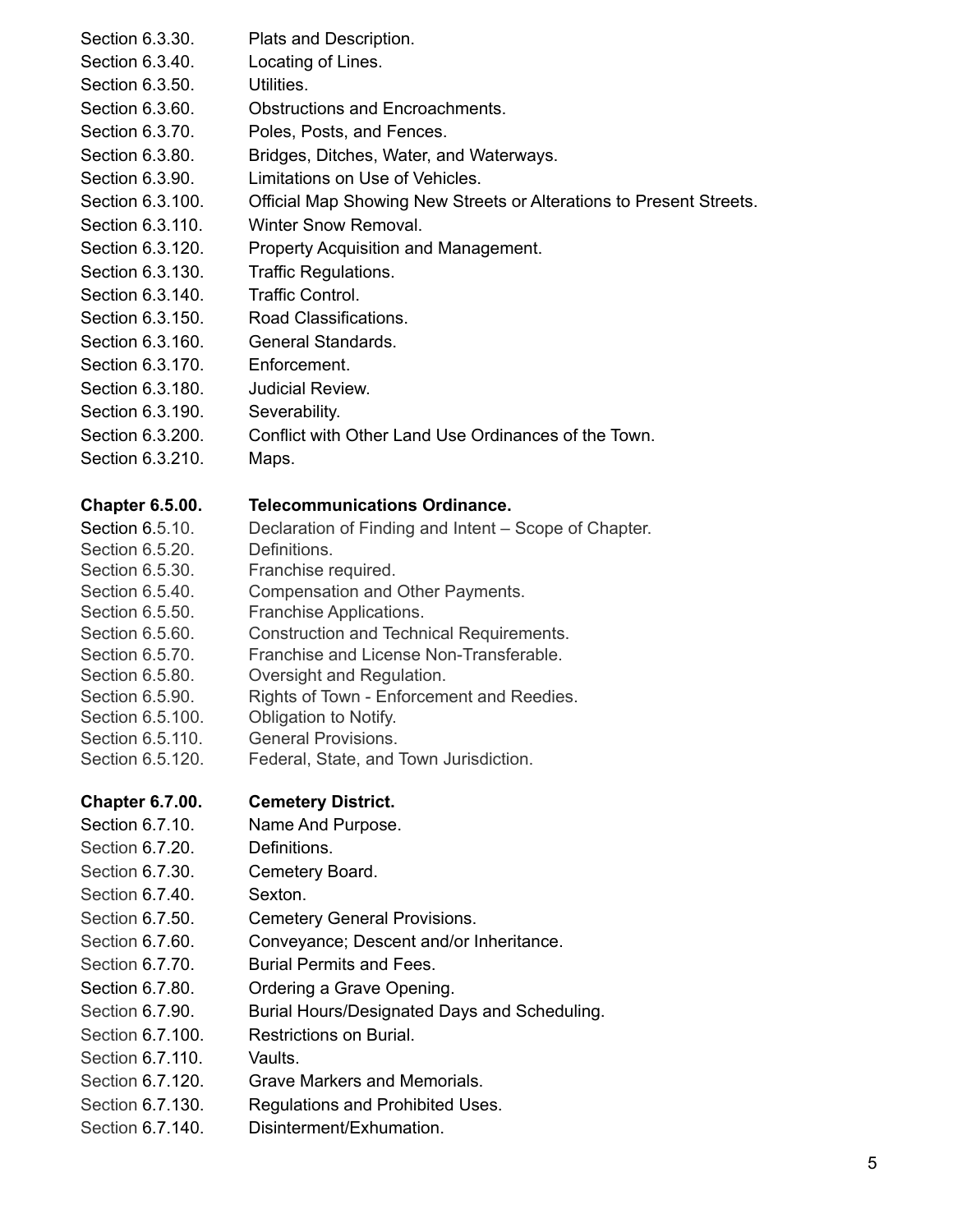# **Title 7. RESERVED**

**Title 8. RESERVED.**

# **Title 9. BUILDING REGULATIONS.**

| <b>Chapter 9.1.00.</b> | Building.                                                                 |
|------------------------|---------------------------------------------------------------------------|
| Section 9.1.10.        | Permit Required.                                                          |
| Section 9.1.20.        | <b>Application For Permit.</b>                                            |
| Section 9.1.30.        | Site Plan & Document Requirements.                                        |
| Section 9.1.40.        | Approval Of Site Plan Procedure.                                          |
| Section 9.1.50.        | Approval Of Building Permit Procedure.                                    |
| Section 9.1.60.        | Time Limits For Use and Building Permit Approval.                         |
| Section 9.1.70.        | Variations Of Plan Prohibited Without Approval.                           |
| Section 9.1.80.        | Permit Fees.                                                              |
| Section 9.1.90.        | Stop Work Order.                                                          |
| Section 9.1.100.       | Entry Powers.                                                             |
| Section 9.1.110.       | Adoption Of Building Code.                                                |
| Section 9.1.120.       | Successor Codes.                                                          |
| Section 9.1.130.       | Construction Mitigation.                                                  |
| Section 9.1.140.       | Automatic Fire Sprinklers Systems.                                        |
| Section 9.1.150.       | Violations; Penalty.                                                      |
| <b>Chapter 9.3.00.</b> | <b>Outdoor Lighting Standards.</b>                                        |
| Section 9.3.10.        | Purpose.                                                                  |
| Section 9.3.20.        | Definitions.                                                              |
| Section 9.3.20.        | Conformance with Applicable Codes.                                        |
| Section 9.3.30.        | <b>Conflict Regulations.</b>                                              |
| Section 9.3.40.        | Applicability.                                                            |
| Section 9.3.50.        | General Outdoor Lighting Standards.                                       |
| Section 9.3.60.        | Outdoor Lighting Standards by Type.                                       |
| Section 9.3.70.        | Prohibited Lighting.                                                      |
| Section 9.3.80.        | Special Uses.                                                             |
| Section 9.3.90.        | Exemptions and Nonconforming Lights.                                      |
| Section 9.3.100.       | Plan Submittal and Evidence of Compliance.                                |
| Section 9.3.110.       | Approved Materials and Methods of Construction or Installation/Operation. |
| Section 9.3.120.       | Violations, Legal Actions, and Penalties.                                 |
| Section 9.3.130.       | Tables and Information Sheets.                                            |
| <b>Chapter 9.5.00.</b> | <b>Growth Management</b>                                                  |
| Section 9.5.10.        | Findings.                                                                 |
| Section 9.5.20.        | Applicability of the Development Control System.                          |
| Section 9.5.30.        | Administration.                                                           |
| Section 9.5.40.        | Establish of Annual Building Permit Percentage.                           |
| Section 9.5.50.        | <b>Building Permit Application.</b>                                       |
| Section 9.5.60.        | <b>Building Permit Evaluations.</b>                                       |
| Section 9.5.70.        | Development Allotment Awards.                                             |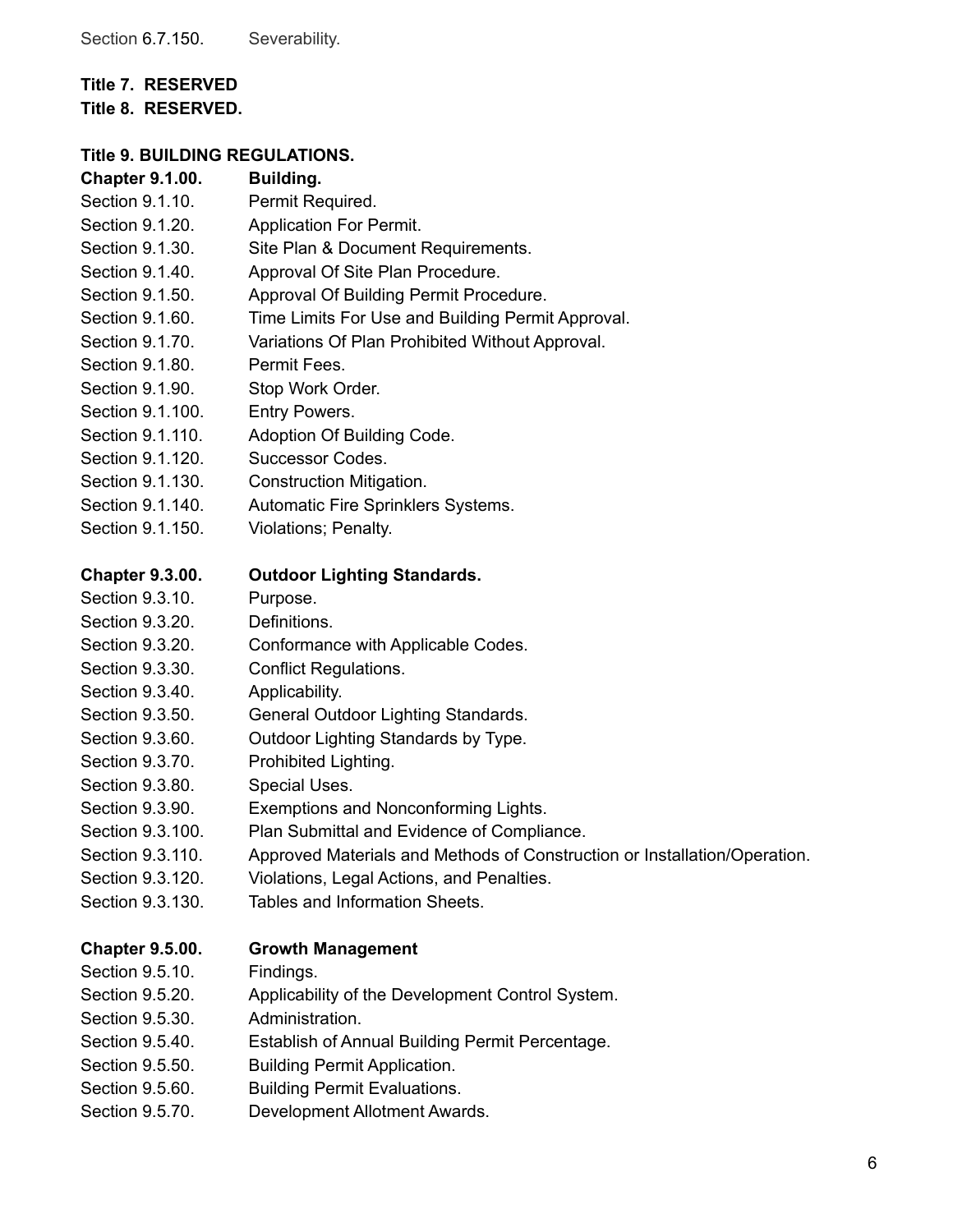| <b>Chapter 9.7.00.</b> | <b>Right to Farm</b>       |
|------------------------|----------------------------|
| Section 9.7.10.        | <b>General Provisions.</b> |
| Section 9.7.20.        | Analysis.                  |
| Section 9.7.30.        | Minimum Mitigation.        |
| Section 9.7.40.        | Conflict Minimization.     |

### **Chapter 9.9.00. Impact Fees.**

| Section 9.9.10. | Purpose.                                            |
|-----------------|-----------------------------------------------------|
| Section 9.9.20. | Impact Fees Imposed.                                |
| Section 9.9.30. | Definitions.                                        |
| Section 9.9.40. | Service Area.                                       |
| Section 9.9.50. | Time of Collection.                                 |
| Section 9.9.60. | Offsets Against the Impact.                         |
| Section 9.9.70. | Legal Challenges and Arbitration.                   |
| Section 9.9.80. | Accounting Expenditures and Refunds of Impact Fees. |
|                 |                                                     |

**Chapter 9.10.00 Reserved for Solar.**

### **Title 10. LAND USE CODE.**

# **Chapter 10.1.00 General Provisions**

| Section 10.1.10.  | Title.                                        |
|-------------------|-----------------------------------------------|
| Section 10.1.20.  | Intent and Purpose.                           |
| Section 10.1.30.  | Conflicting Ordinances Repealed.              |
| Section 10.1.40.  | Interpretation Rights of Planning Commission. |
| Section 10.1.50.  | Conflict with Private Agreements.             |
| Section 10.1.60.  | Burden of Proof.                              |
| Section 10.1.70.  | Zoning Map.                                   |
| Section 10.1.80.  | General Description of Land Use Regulations.  |
| Section 10.1.90.  | <b>Conflicting Provisions.</b>                |
| Section 10.1.100. | Creation of Vested Rights.                    |
| Section 10.1.110. | Amendments.                                   |
| Section 10.1.120. | Certificate of Occupancy Required.            |
| Section 10.1.130. | Development Shall Not Burden Other Areas.     |
| Section 10.1.140. | Severability.                                 |

### **Chapter 10.3.00. Definitions.**

See Title 12. Definitions.

| <b>Chapter 10.5.00.</b> | <b>Land Use Authorities and other Officers.</b> |
|-------------------------|-------------------------------------------------|
| Section 10.5.10.        | Land Use Authorities Provided.                  |
| Section 10.5.20.        | Fairfield Town Council.                         |
| Section 10.5.30.        | Fairfield Town Planning Commission.             |
| Section 10.5.40.        | <b>Building Department.</b>                     |
| Section 10.5.50.        | Fairfield Town Development Review Committee.    |
| Section 10.5.60.        | Support.                                        |
| Section 10.5.70.        | Public Meetings and Public Hearings.            |
| Section 10.5.80.        | Provision of Administrative Guidelines.         |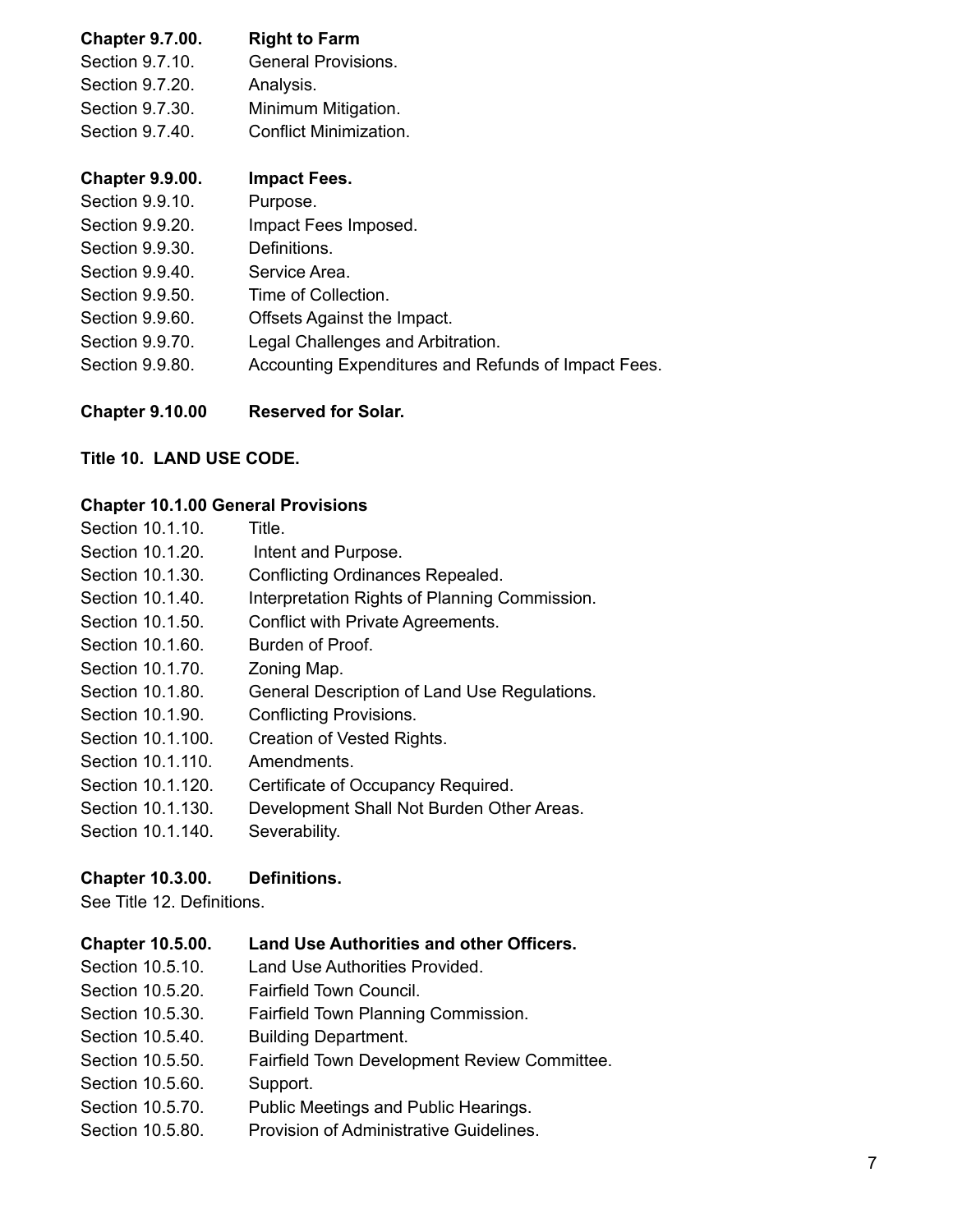| Section 10.5.90.<br>Section 10.5.100.<br>Section 10.5.110.<br>Section 10.5.120.<br>Section 10.5.130.<br>Section 10.5.140.<br>Section 10.5.150.<br>Section 10.5.160.<br>Section 10.5.170. | Computation of Time.<br><b>Fractional Numbers.</b><br>Procedural Irregularities.<br>Determination of Completeness of Land Use Applications.<br>Continuing Validity of Land Use Application Approvals.<br>Land Use Authority Compliance with Land Use Ordinances/Code.<br>Land Use Approvals Required to Comply with Land Use Ordinances/Code.<br><b>Acquiring Property.</b><br>Appeal Authorities and Procedures - Purpose. |
|------------------------------------------------------------------------------------------------------------------------------------------------------------------------------------------|-----------------------------------------------------------------------------------------------------------------------------------------------------------------------------------------------------------------------------------------------------------------------------------------------------------------------------------------------------------------------------------------------------------------------------|
| <b>Chapter 10.7.00.</b>                                                                                                                                                                  | <b>Qualifying Regulations And Procedures.</b>                                                                                                                                                                                                                                                                                                                                                                               |
| Section 10.7.10.                                                                                                                                                                         | Purpose.                                                                                                                                                                                                                                                                                                                                                                                                                    |
| Section 10.7.20.                                                                                                                                                                         | Amendments to Code and Maps.                                                                                                                                                                                                                                                                                                                                                                                                |
| Section 10.7.30.                                                                                                                                                                         | Minimum Performance Standards.                                                                                                                                                                                                                                                                                                                                                                                              |
| Section 10.7.40.                                                                                                                                                                         | Health Department Approval for Water and Sewer.                                                                                                                                                                                                                                                                                                                                                                             |
| Section 10.7.50.                                                                                                                                                                         | One Dwelling Per Lot.                                                                                                                                                                                                                                                                                                                                                                                                       |
| Section 10.7.60.                                                                                                                                                                         | Occupying a Building.                                                                                                                                                                                                                                                                                                                                                                                                       |
| Section 10.7.70.                                                                                                                                                                         | Structures and Uses Prohibited in Zone Unless Expressly Permitted.                                                                                                                                                                                                                                                                                                                                                          |
| Section 10.7.80.                                                                                                                                                                         | Zoning.                                                                                                                                                                                                                                                                                                                                                                                                                     |
| Section 10.7.90.                                                                                                                                                                         | Plot Plan Approval Required.                                                                                                                                                                                                                                                                                                                                                                                                |
| Section 10.7.100.                                                                                                                                                                        | Frontage on an Approved Public Street Required.                                                                                                                                                                                                                                                                                                                                                                             |
| Section 10.7.110.                                                                                                                                                                        | Private Roads.                                                                                                                                                                                                                                                                                                                                                                                                              |
| Section 10.7.120.                                                                                                                                                                        | Motor Vehicle Access.                                                                                                                                                                                                                                                                                                                                                                                                       |
| Section 10.7.130.                                                                                                                                                                        | Land Uses in an Emergency.                                                                                                                                                                                                                                                                                                                                                                                                  |
| Section 10.7.140.                                                                                                                                                                        | <b>Structure to Have Access.</b>                                                                                                                                                                                                                                                                                                                                                                                            |
| Section 10.7.150.                                                                                                                                                                        | Buildable Area and Survey Requirements.                                                                                                                                                                                                                                                                                                                                                                                     |
| Section 10.7.160.                                                                                                                                                                        | Architectural Style.                                                                                                                                                                                                                                                                                                                                                                                                        |
| Section 10.7.170.                                                                                                                                                                        | Licensing.                                                                                                                                                                                                                                                                                                                                                                                                                  |
| Section 10.7.180.                                                                                                                                                                        | Required Property Maintenance.                                                                                                                                                                                                                                                                                                                                                                                              |
| Section 10.7.200.                                                                                                                                                                        | Uses, Buildings, and Structures to Comply with District Requirements.                                                                                                                                                                                                                                                                                                                                                       |
| Section 10.7.210.                                                                                                                                                                        | Moved Buildings.                                                                                                                                                                                                                                                                                                                                                                                                            |
| Section 10.7.220.                                                                                                                                                                        | Flood Protection.                                                                                                                                                                                                                                                                                                                                                                                                           |
| Section 10.7.230.                                                                                                                                                                        | Fencing.                                                                                                                                                                                                                                                                                                                                                                                                                    |
| Section 10.7.240.                                                                                                                                                                        | Public Facilities.                                                                                                                                                                                                                                                                                                                                                                                                          |
| Section 10.7.250.                                                                                                                                                                        | Accessory Buildings and Accessory Uses; General Requirements.                                                                                                                                                                                                                                                                                                                                                               |
| Section 10.7.260.                                                                                                                                                                        | Nonconforming Uses and Noncomplying Structures.                                                                                                                                                                                                                                                                                                                                                                             |
| Section 10.7.270.                                                                                                                                                                        | Temporary Living and Structures.                                                                                                                                                                                                                                                                                                                                                                                            |
| Section 10.7.280.                                                                                                                                                                        | Parking Requirements.                                                                                                                                                                                                                                                                                                                                                                                                       |
| <b>Chapter 10.9.10.</b>                                                                                                                                                                  | <b>RESERVED</b>                                                                                                                                                                                                                                                                                                                                                                                                             |
| <b>Chapter 10.11.10.</b>                                                                                                                                                                 | Zoning                                                                                                                                                                                                                                                                                                                                                                                                                      |
| Section 10.11.10.                                                                                                                                                                        | Zones Established.                                                                                                                                                                                                                                                                                                                                                                                                          |
| Section 10.11.20.                                                                                                                                                                        | Definitions.                                                                                                                                                                                                                                                                                                                                                                                                                |
| Section 10.11.30.                                                                                                                                                                        | Official Zoning Map.                                                                                                                                                                                                                                                                                                                                                                                                        |
| Section 10.11.40.                                                                                                                                                                        | Boundaries of Zones.                                                                                                                                                                                                                                                                                                                                                                                                        |
| Section 10.11.50.                                                                                                                                                                        | Regulations Within Zones.                                                                                                                                                                                                                                                                                                                                                                                                   |
| Section 10.11.60.                                                                                                                                                                        | Rezoning.                                                                                                                                                                                                                                                                                                                                                                                                                   |
| Section 10.11.200.                                                                                                                                                                       | AR-1- Agricultural Residential Zone - 1 acre.                                                                                                                                                                                                                                                                                                                                                                               |
|                                                                                                                                                                                          |                                                                                                                                                                                                                                                                                                                                                                                                                             |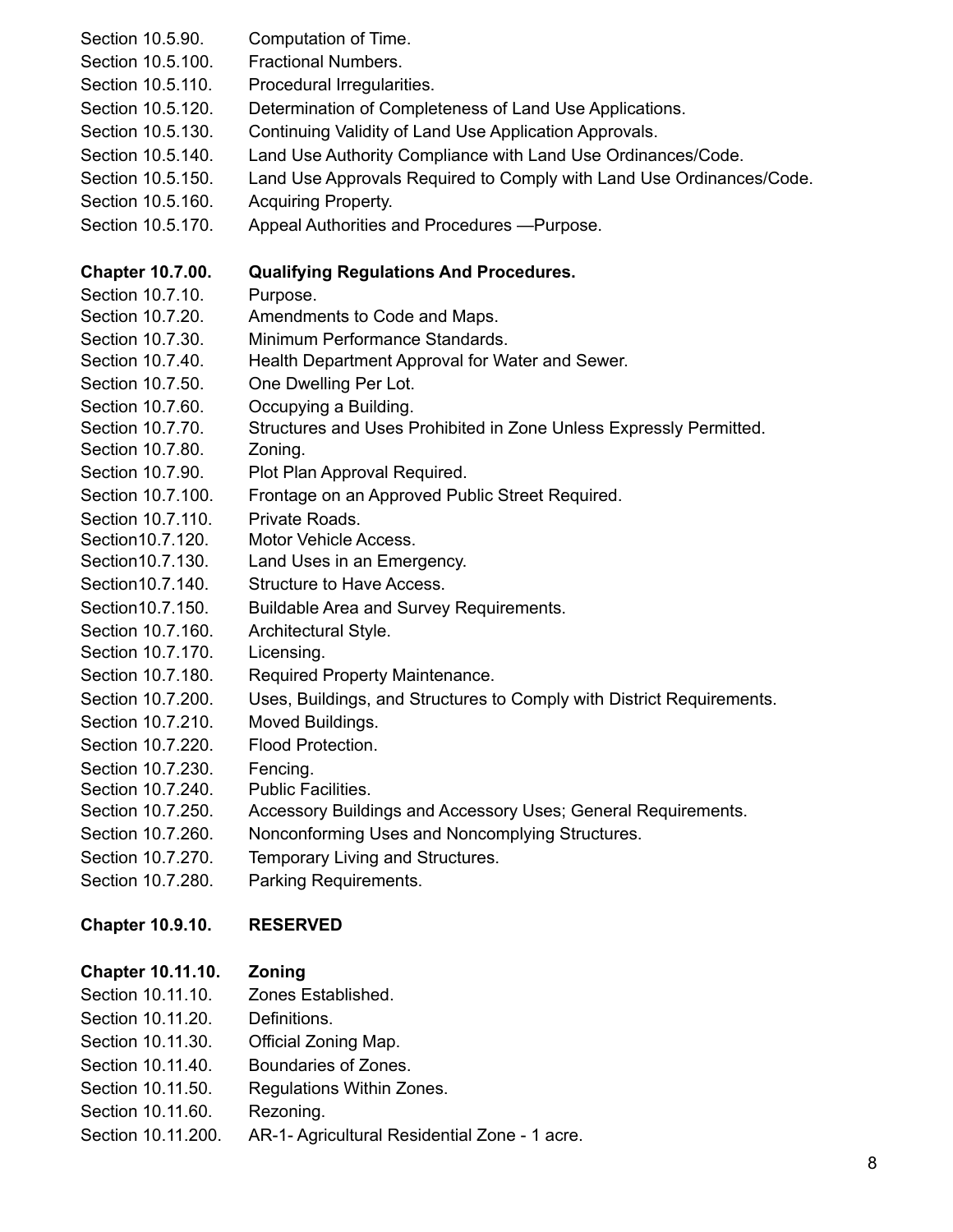| Section 10.11.225.       | AR-5 - Agricultural Residential Zone - 5 acres.                  |
|--------------------------|------------------------------------------------------------------|
| Section 10.11.250.       | AR-10- Agricultural Residential Zone - 10 acres.                 |
| Section 10.11.300.       | Light Industrial West Zone.                                      |
| Section 10.30.325.       | <b>COMMERCIAL OVERLAY ZONE</b>                                   |
| Section10.11.350         | Heavy Industrial Zone.                                           |
| Section 10.11.375.       | Air Park Zone.                                                   |
|                          | Need to add Light Industrial East Zone and AR 40 zone.           |
|                          |                                                                  |
| Chapter 10.13.00.        | <b>RESERVED</b>                                                  |
| <b>Chapter 10.15.00.</b> | Subdivisions.                                                    |
| Section 10.15.10.        | <b>General Provisions.</b>                                       |
| Section 10.15.20.        | Subdivision.                                                     |
| Section 10.15.30.        | Exemptions from Plat Requirements.                               |
| Section 10.15.40.        | Private Property Disputes.                                       |
| Section 10.15.50.        | Fees and Charges.                                                |
| Section 10.15.60.        | Prohibited Acts.                                                 |
| Section 10.15.70.        | Enforcement.                                                     |
| Section 10.15.80.        | Issuing Licenses and Permits.                                    |
| Section 10.15.90.        | <b>Withholding Permits.</b>                                      |
| Section 10.15.100.       | Town Approval for Building.                                      |
| Section 10.15.110.       | Penalties.                                                       |
| Section 10.15.120.       | Types of Subdivisions.                                           |
| Section 10.15.130.       | <b>Subdivision Process.</b>                                      |
| Section 10.15.140.       | Concept Meeting.                                                 |
| Section 10.15.150.       | Preliminary Plat.                                                |
| Section 10.15.160.       | Final Plat.                                                      |
| Section 10.15.170.       | Roads and Transportation Patterns and Connectivity Standard.     |
| Section 10.15.180.       | <b>Recordation Of Plats.</b>                                     |
| Section 10.15.190.       | Undeveloped Subdivision.                                         |
| Section 10.15.200.       | Mortgage/Farm Preservation Lot Development and Regulations.      |
| Section 10.15.210.       | Developed Subdivision.                                           |
| Section 10.15.220.       | Lot Line Adjustment.                                             |
| Section 10.15.230.       | When an Applicant is Entitled to Approval of an Application.     |
| Section 10.15.240.       | Town Imposed Requirements and Exactions on Application Approval. |
| Section 10.15.250.       | Appeal to Town Council.                                          |
| Section 10.15.260.       | Severability.                                                    |
|                          |                                                                  |
| <b>Chapter 10.17.00</b>  | <b>Conditional Uses.</b>                                         |
| Section 10.17.10         | Purpose.                                                         |
| Section 10.17.20         | Definitions.                                                     |
| Section 10.17.30         | Land Use Authority.                                              |
| Section 10.17.40         | Zoning.                                                          |
| Section 10.17.50         | Application for a Conditional Use.                               |
| Section 10.17.60         | Conditions for Approval.                                         |
| Section 10.17.70         | Findings and Conditions.                                         |
| Section 10.17.80         | Revocation or Modification of a Conditional Use Permit.          |
| Section 10.17.90         | Conditional Use Permit and Special Exception Standards.          |
| Section 10.17.100.       | Prohibited Uses.                                                 |
|                          |                                                                  |